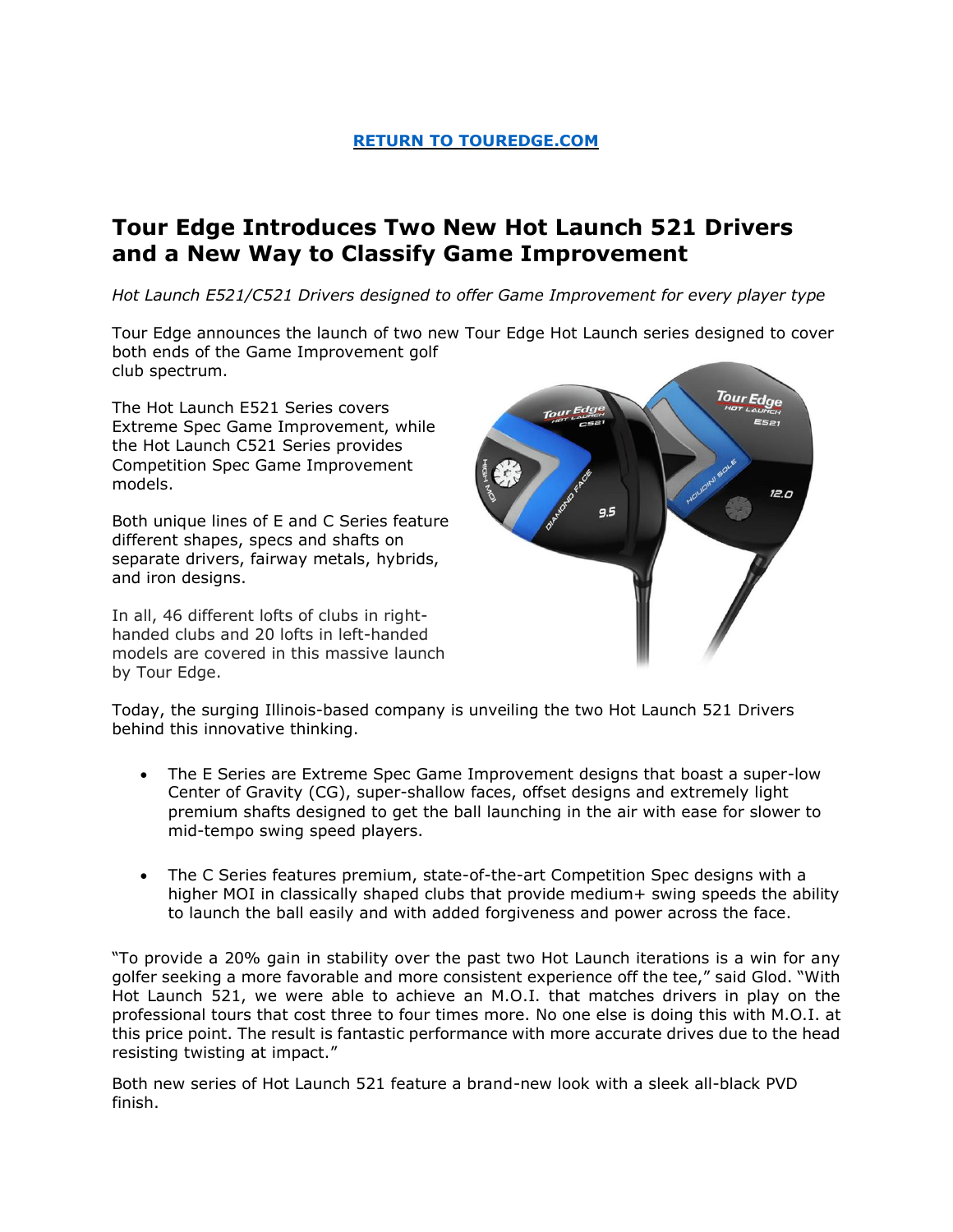On October 8<sup>th</sup>, Tour Edge will unveil the Hot Launch E521 and C521 fairway metals and hybrids, followed by the Hot Launch E521 and C521 hybrids, irons and wedges unveiling on October 13<sup>th</sup>.

The new premium Hot Launch 521 Drivers will be available globally on November 1, 2020.

## **Hot Launch E521 Driver (Extreme Spec)**

The Extreme Game Improvement Hot Launch E521 Driver features an extreme M.O.I. with a major emphasis on ease of launch, playability and correcting off-center hits and slices to go straighter.

The 460cc Hot Launch E521 Driver made from premium 6-4 Titanium is all about ease of use.

**High Moment of Inertia –** The Hot Launch E521 Driver is designed with a super-shallow-face in an extreme MOI boosting shape. An extremely high M.O.I. rating surpassing 5000 grams per cubic centimeter squared makes the E Series driver extremely stable and powerful.

This increased M.O.I. will increase ball speed on off-center hits and will keep shots straighter, while the low and back CG positioning creates highflying, powerful tee shots.



The M.O.I. of the E Series Driver is 6% greater than the previous Hot Launch driver.

**Houdini Sole Technology -** Much of this M.O.I. boost is attributed to the new revolutionary Houdini Sole design seen only in the E Series.

The Houdini Sole is an emerging sole design innovation from the Tour Edge R&D team that pushes weight back as much as possible in a driver design.

The Houdini Sole includes an area of mass concentrated on the extreme trailing edge of the sole of the clubhead, as well as a curved leading edge under the face.

This all new shape and design created more area to put extra mass, allowing the Tour Edge engineers to precisely position weight in the head for an ultra-low and deep CG, optimizing launch conditions and greatly improving forgiveness off the face.

The Houdini Sole design propelled the CG placement to be 14% lower and 10% farther back than the award-winning HL4 Driver, making this the highest launching and easiest to hit driver Tour Edge has produced.

The Houdini Sole also allowed for an increase in the offset draw bias and extreme heel weighting that will naturally flight a slice much more effectively than standard golf clubs.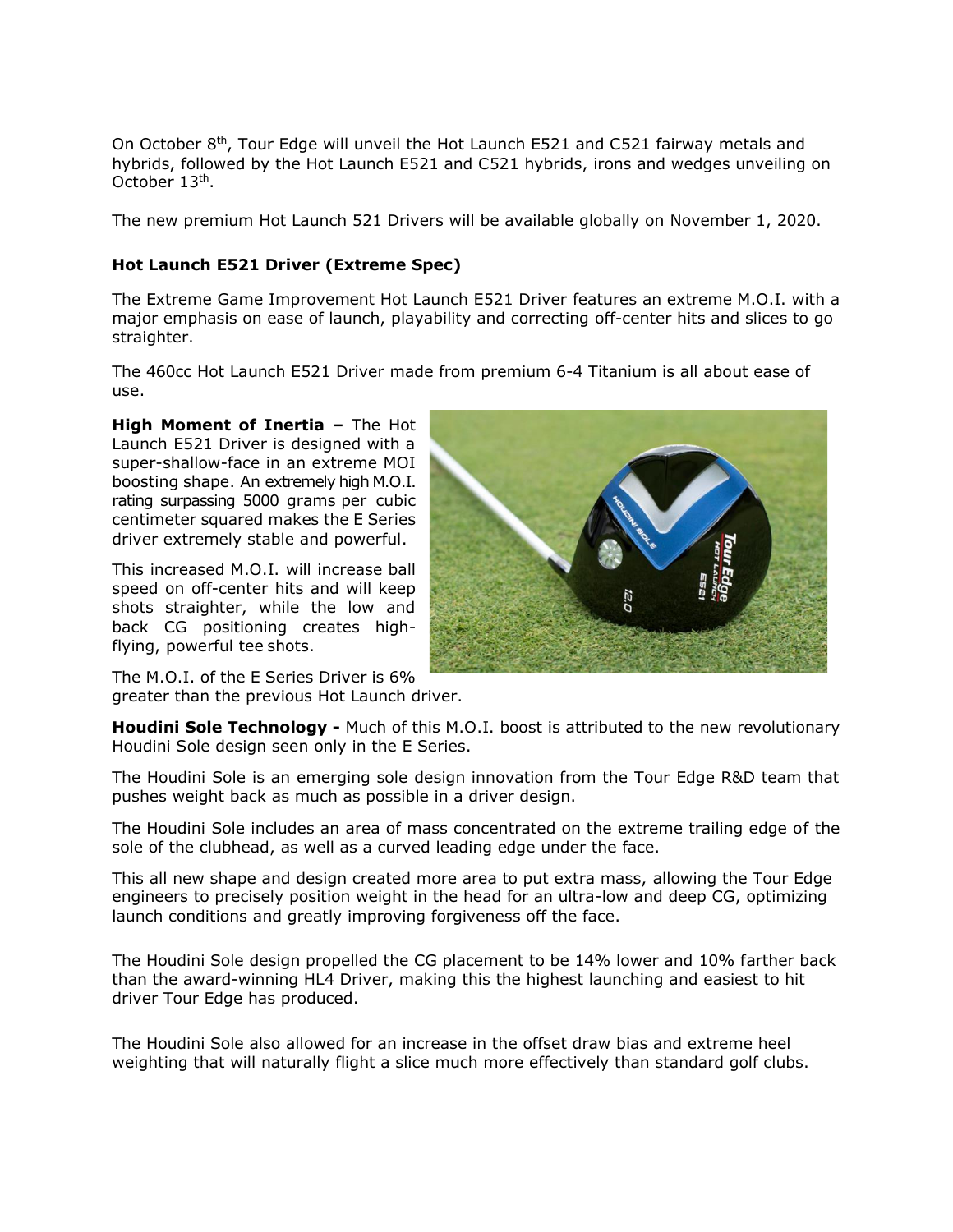**Heel Weighted, Offset/Shallow Cup Face, High Loft Designs -** The strategically placed heel draw-bias weighting of the E Series offset designs are engineered to help golfers avoid slices and to increase launch conditions.

The super-shallow Cup Face design in the E Series driver produces higher launch angles and extreme ease of launch.

The face height is 11% lower its counterpart, the Hot Launch C521 Driver.

The E Series driver is at the USGA limit on front-to-back and heel-to-toe lengths to maximize forgiveness and to make launching the ball as easy as possible in a driver design. The lofts offered in the E Series are also higher than standard game improvement drivers at 10.5, 12 degrees and an HL version at 15 degrees.

"With these shallow faces and offset designs, on top of the higher lofts we offer, the Hot Launch E521 Driver is easily the leader in launch technology in today's market," said Glod.

**Control Length Shaft Technology –** Control Length Shaft Technology is optimized shorter shaft lengths that were designed specifically for the E Series metals to greatly improve accuracy and control, as well as to max out Smash Factor ratings. Smash Factor is the measure of the amount of energy transferred from the club head to the golf ball. The higher the Smash Factor, the greater the energy transfer.

The driver shaft length of 44.5" is a half inch to one inch shorter on the Hot Launch E521 Driver compared to the standard in the industry.

The Control Length Shaft system will lead to more players hitting the center of the clubface for better overall driving stats.

**Premium Mitsubishi Fubuki Shaft -** The Hot Launch E521 Driver comes stock with a super-light FUBUKI metalwood shaft by Mitsubishi Chemical that ranges from 45 grams to 55 grams depending on the flex.

The extremely light FUBUKI metalwood shafts features lower kick points and lower cycles per minute frequencies that promise to help players achieve maximum velocity and to produce a longer and straighter shots with a slightly drawn ball flight.

**Pound for Pound, Nothing Comes Close -** The Hot Launch E521 Driver retails for \$229.99 and will be available in Tour Edge's unprecedented 48-hour custom club delivery program.

The Hot launch E521 Driver is hand built in the United States and will be covered under Tour Edge's famous lifetime warranty.

**Available Lofts in Right-Handed:** 10.5°, 12.5°, HL/15° **Available Lofts in Left-Handed:** 10.5°

**Stock Shaft:** Mitsubishi Fubuki (45-gram L-Flex, 50-gram A-Flex, 50-gram Regular Flex, 55-gram Stiff Flex)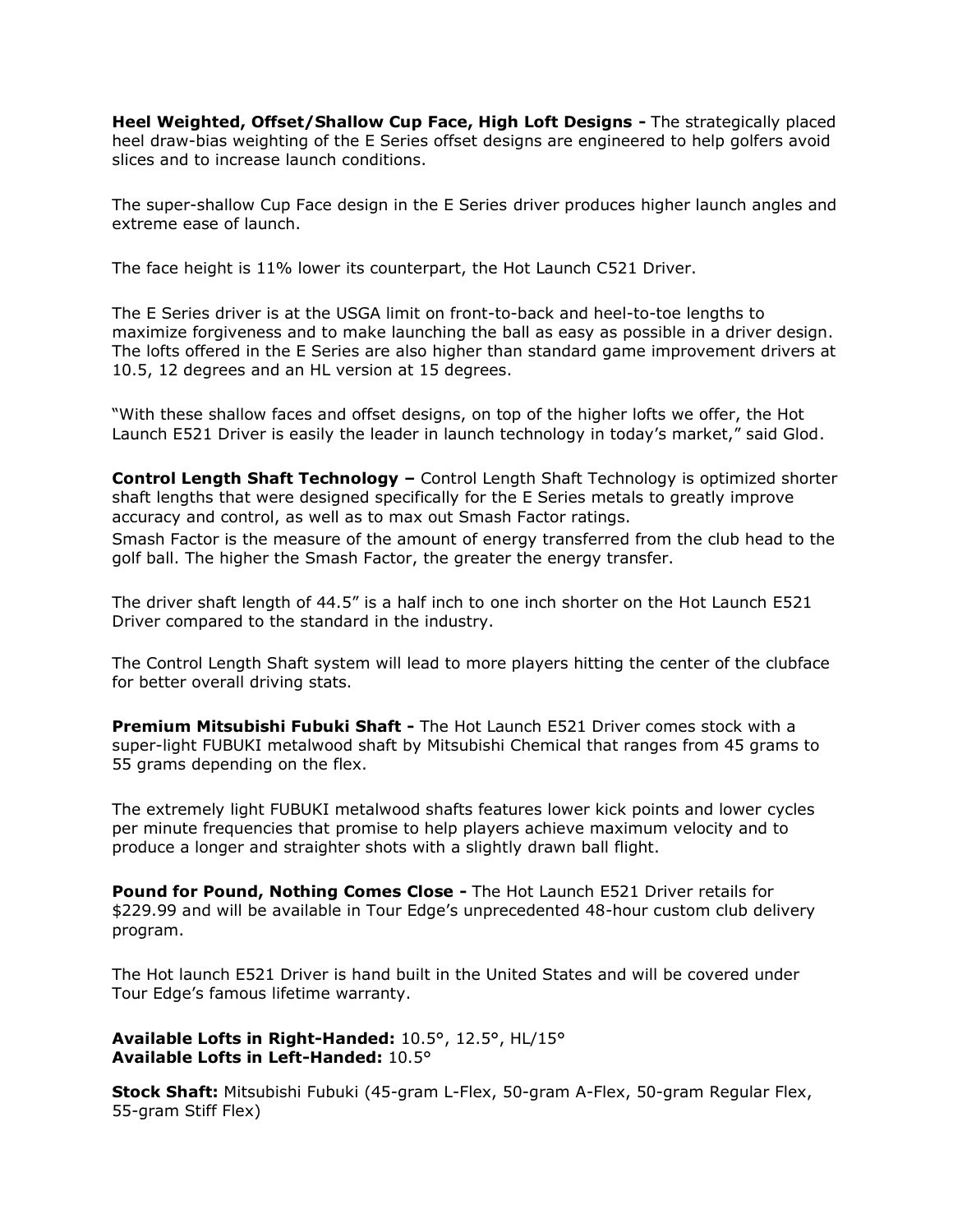**Grip:** Lamkin Z5 Rubber available in Undersize, Standard and Midsize.

### **Hot Launch C521 Driver (Competition Spec)**

The Competition Spec Hot Launch C521 Driver features a modern-classic-style design for medium+ tempo swing speeds to attain maximum ball speed and increase forgiveness with upgraded acoustic properties with an optimized sound and feel.

The new driver design with a sloped crown is deeper from face to back and features a rear weight that equates to an extremely high M.O.I. measurement that will tighten dispersion and increase overall accuracy.

The Hot Launch C Series is for the player seeking optimal launch and spin rates, while still enjoying the benefits of extreme ease of use, forgiveness and accuracy.



This makes the Hot Launch C521 a game improvement driver for the competitive mindset and player preferences.

**Diamond Face/ Cup Face Technology -** The 460cc Hot Launch C521 Driver features Diamond Face technology, a breakthrough in face technology that features 39 different thick and thin diamond shapes or "mini-trampolines" behind the face.

Diamond Face technology produces a hotter face with faster ball speeds and better performance on off-center hits.

Previously, only Tour Edge Exotics clubs featured the Diamond Face innovation.

The forged four-piece 6-4 Titanium head also features a deeper Cup Face design that boosts face flex on off-center hits, maximizing ball speed on off-center hits.

"To be able to take an amazing innovation like Diamond Face that changed the level of what we produced with Exotics EXS, and to be able to bring it over to Hot Launch is a huge deal for the performance characteristics of these clubs," said Glod. "This is going to help a lot of golfers gain speed and power."

**High Moment of Inertia/Rear Sole Weighting -** This new design featuring a back weight to the extreme rear of the driver makes for an extremely high M.O.I. rating surpassing 5000 grams per cubic centimeter squared.

M.O.I. is a measure of a body's resistance to angular acceleration or twisting at impact, meaning that the C Series Driver is an extremely stable and powerful driver. This increased M.O.I. will increase ball speed on miss hits and will keep shots straighter.